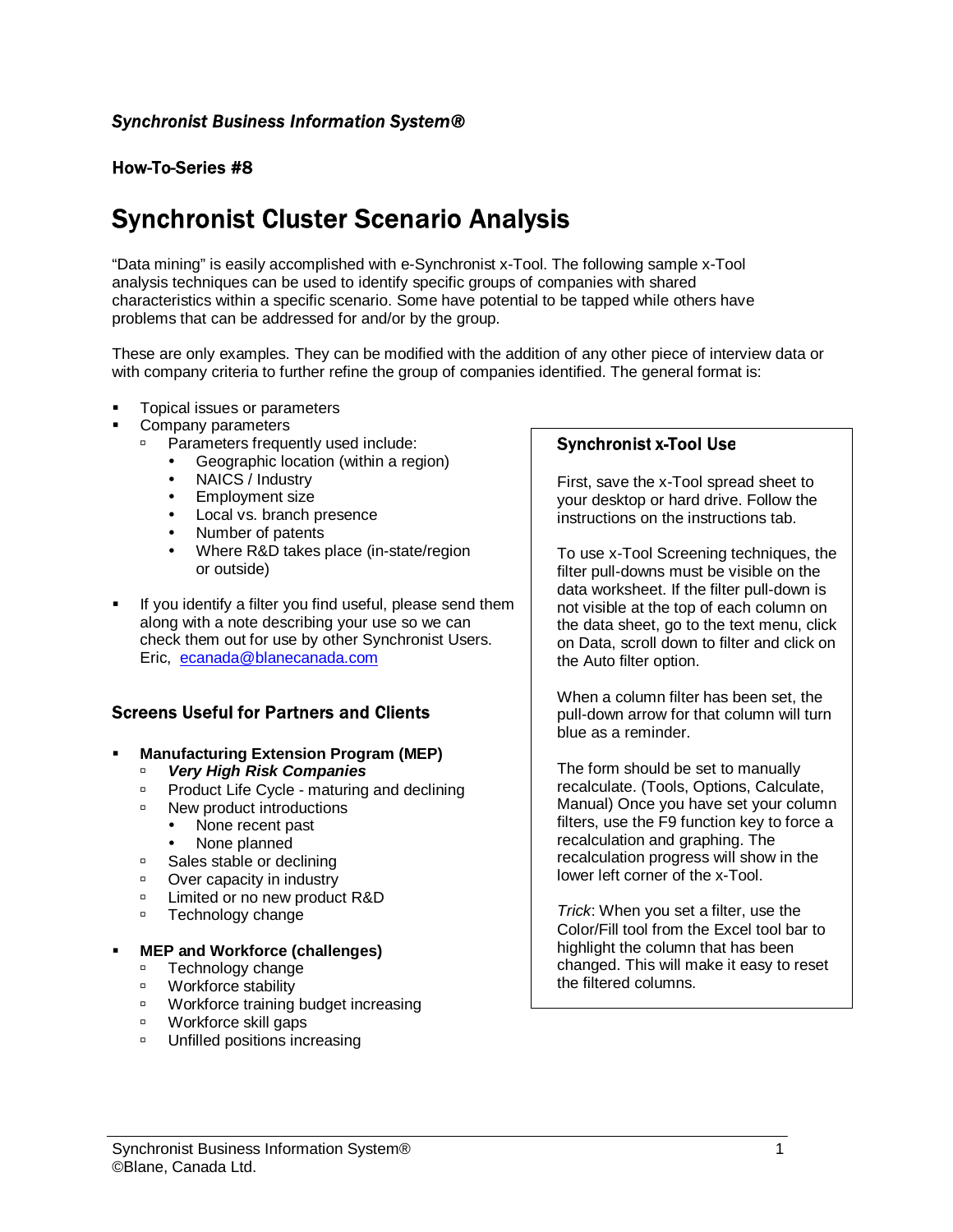#### � **Workforce (growth oriented)**

- □ R&D (new product development)
- □ New products introduced
- □ New product planned
- **Execution** Technology change
- Workforce growing
- Workforce training budget increasing
- Workforce skill gaps
- **DISPED Unfilled positions increasing**

#### � **Expansion**

- □ Room to expand
- � Lease
- *D* Plans to expand
- **D** Ownership change
- *<del>D</del>* Growth barriers
- *<del>D</del>* Growth potential
- Trouble with HQ

## � **Worker Recruitment Risk**

- □ Growth potential above 50
- *D* Plans to expand
- $\overline{P}$  Available workers = or <4
- **B** Recruitment problems = Yes<br>**Recruitment problems = Com**
- � Recruitment problems = Community
- $\Box$  No expand here = Yes

#### � **Real Estate Needs**

- □ No room to expand
- **Plans to expand**
- □ New products introduced
- <sup>o</sup> New products planned

## � **Entrepreneurship and Innovation Center**

- □ R&D investment level
- □ R&D focus (new product, production, product improvement)
- **Product life cycle status (mature, stable, emerging, declining)**
- □ New products planned
- □ New skill training level
- **Technology orientation (every company is somewhere between a producer of technology** to those who resist technology)
- *<del>D</del>* Growth potential
- **B** How management grows the business (fast adapter is very different than a leader/innovator)
- <sup>o</sup> % or # of technical workers (management, scientist, engineers)

## **Export Service**

- □ Product Life Cycle
- □ Company's primary market
- **D** Total company sales
- □ Export sales as a percentage of total sales
- **Production facilities outside the country**